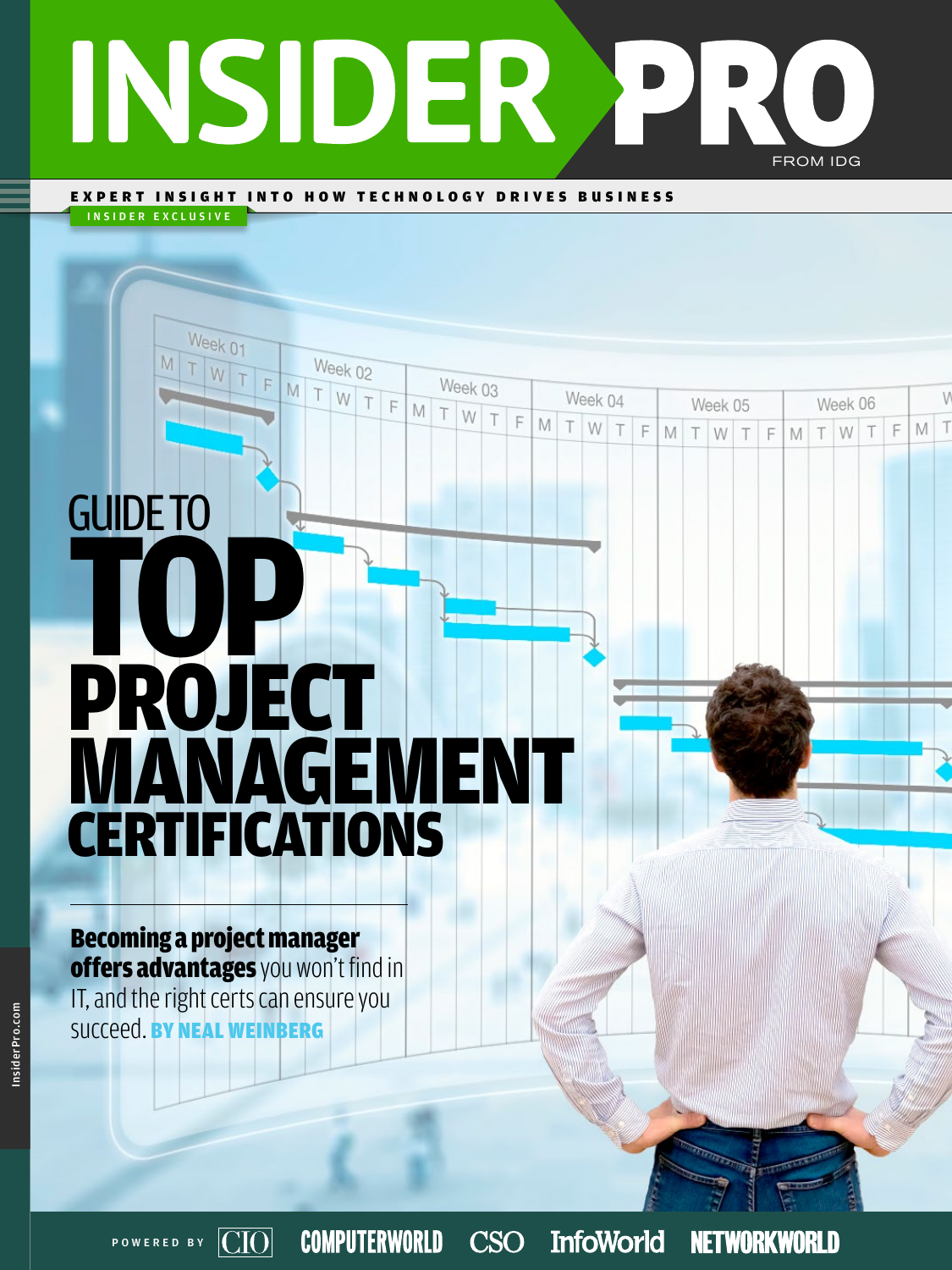

## Guide to top project management certifications

Becoming a **project manager can be a lifechanging** career move for an IT manager who wants to step out of the technology trenches and **move into a high-profile position** that can make a difference in the overall success of the company. BY NEAL WEINBERG

**P**<br>of technical<br>conjunctions ROJECT MANAGEMENT ISN'T FOR EVERYONE. There's pressure. There's stress. A successful project manager should have a wide range of technical, interpersonal, and organizational skills. You should be able to lead, motivate, manage com-

plexity, have excellent communication skills, be able to bring business and IT teams together, be detail and process oriented, and be adaptable and unflappable when things go wrong.

On the plus side, project management can be rewarding, especially when you deliver a project on time

and under budget that provides a significant business boost to the organization.

Project management is also one of those fields with long-term growth potential. According to the Project Management Institute's (PMI) Job Growth and Talent Gap report, employers will need 87.7 million people working in project management roles by 2027, indicating a steady increase in the need for skilled and experienced project and program managers.

#### Why project management is important

There might have been a time when a company could have shrugged off a failed software update or lived with a project that came down with a bad case of scope creep. But no more. Companies are launching time-sensitive digital transformation projects in which the very survival of the company is at stake. That's why the historically high failure rates for IT projects are no longer acceptable, and why project management has become so critical.

"As companies pursue digital transformation, IT departments must collaborate with more areas of the business than ever before," according to the Robert Half 2019 Technology Salary Guide. "This trend is driven by a desire to create new products and services, enhance the customer experience and generate revenue. Shifts like these are creating challenges for technology leaders, including increased project volume and a critical shortage of technology workers to address it."

And the very definition of a successful project is changing in light of these heightened business pres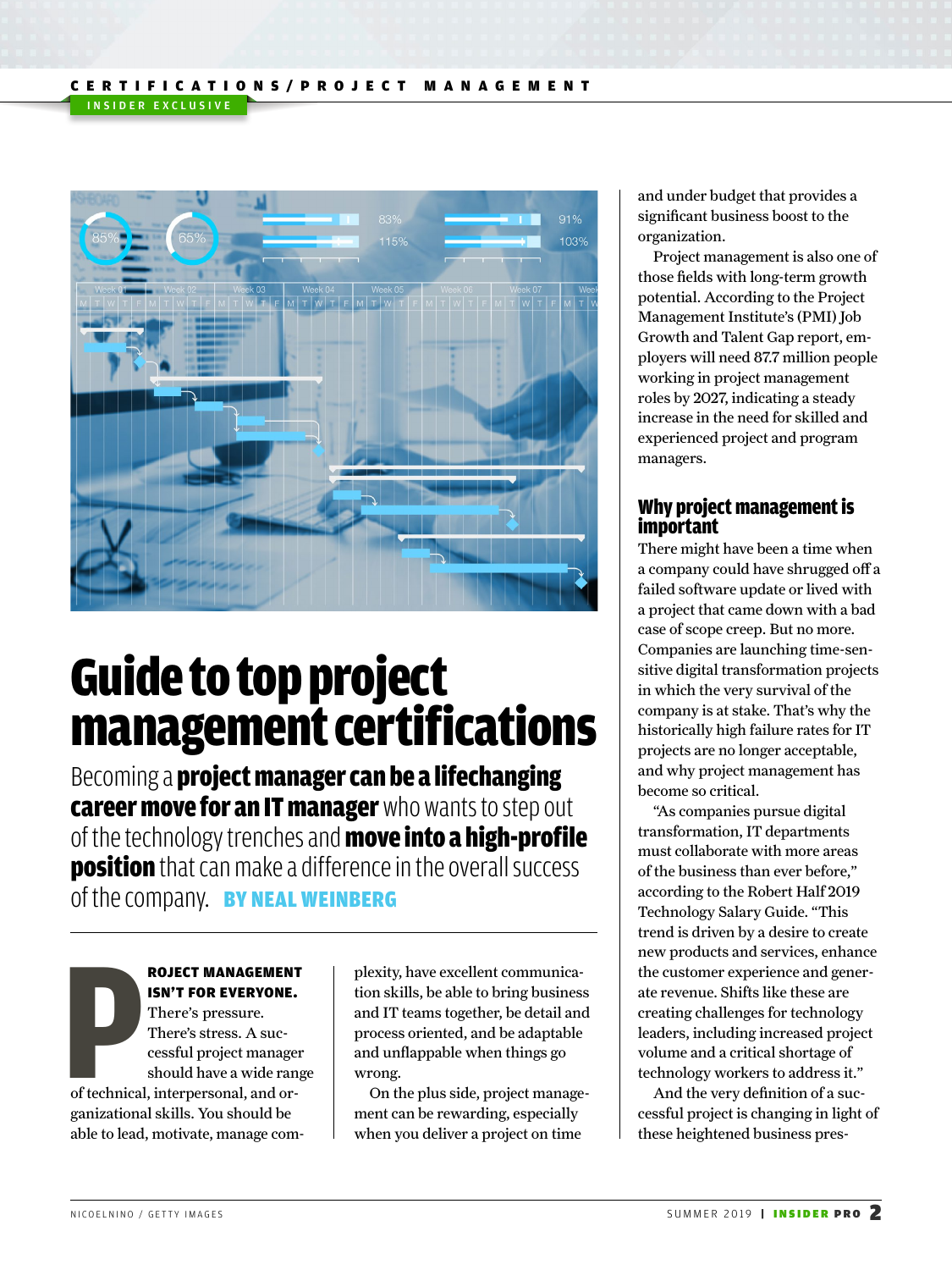sures. The classic project management failure scenario is a project that hits all the metrics of time and budget and scope, but flops in the

INSIDER EXCLUSIVE



end because the end users reject the new app. So, today, the bar for project management has been raised to go beyond simply getting the train into the station on time. A successful project also has

to be well received by all stakeholders and deliver measurable business benefit.

No wonder that salaries for certified project managers are going top 25 percent of survey respondents report base salaries of at least \$139,000. Depending on such factors as complexity and size of projects, location, fields of expertise, and experience, salaries for some PMP credential holders can be much higher still.

Robert Half's 2019 Technology Salary Guide lists project management as a hot certification, with salaries varying slightly by technology area. Robert Half cites a salary range of \$93,000 to \$157,500 for project managers in application development environments. Project managers engaged in consulting and system integration roles can

project, and they are transferable from one company to another.

There are a fairly limited number of organizations that offer project management certifications: Project Management Institute, American Society for Quality, Global Association for Quality Management, American Academy of Project Management, COMP-TIA, International Association of Project Management, EC Council and PRINCE2.

There is also a popular certification specific to the world of DevOps; it's called certified scrum master (CSM) and denotes that the individual is trained in the management of agile software development projects.

## As companies pursue digital transformation, IT departments must collaborate with more areas of the business than ever

**before.** This trend is driven by desire to create new products and services, enhance the customer experience and generate revenue.

ROBERT HALF, 2019 TECHNOLOGY SALARY GUIDE

through the roof. For example, in Global Knowledge's list of 15 top paying certifications for 2019, Google Cloud Certified Professional Cloud Architect is tops at \$139,529, followed closely by Project Management Professional (PMP) at \$135,798 and Certified ScrumMaster (also a project management position) at \$135,441.

According to the PMI's latest salary survey, IT professionals who hold a PMP certification report median base annual salaries in the U.S. of almost \$116,000. The

expect to earn \$96,250 to \$163,500 nationwide.

#### The certification ecosystem

When it comes to project management certifications, the good news is that project management is not a technology; it's a methodology, a discipline, a set of processes that can be applied to any project. So, it doesn't matter what specific operating systems, productivity apps or management tools your organization is using at the time. Project management skills can be applied to any

The other thing to keep in mind is that while there are some entry level certifications, most project management certifications are targeted at mid-career professionals and, in many cases, require years of experience as a prerequisite to even taking the certification course. In addition, there are a number of colleges and universities that offer project management certifications and degrees.

Here is a list of project management certifications, broken down by the organization offering the certification: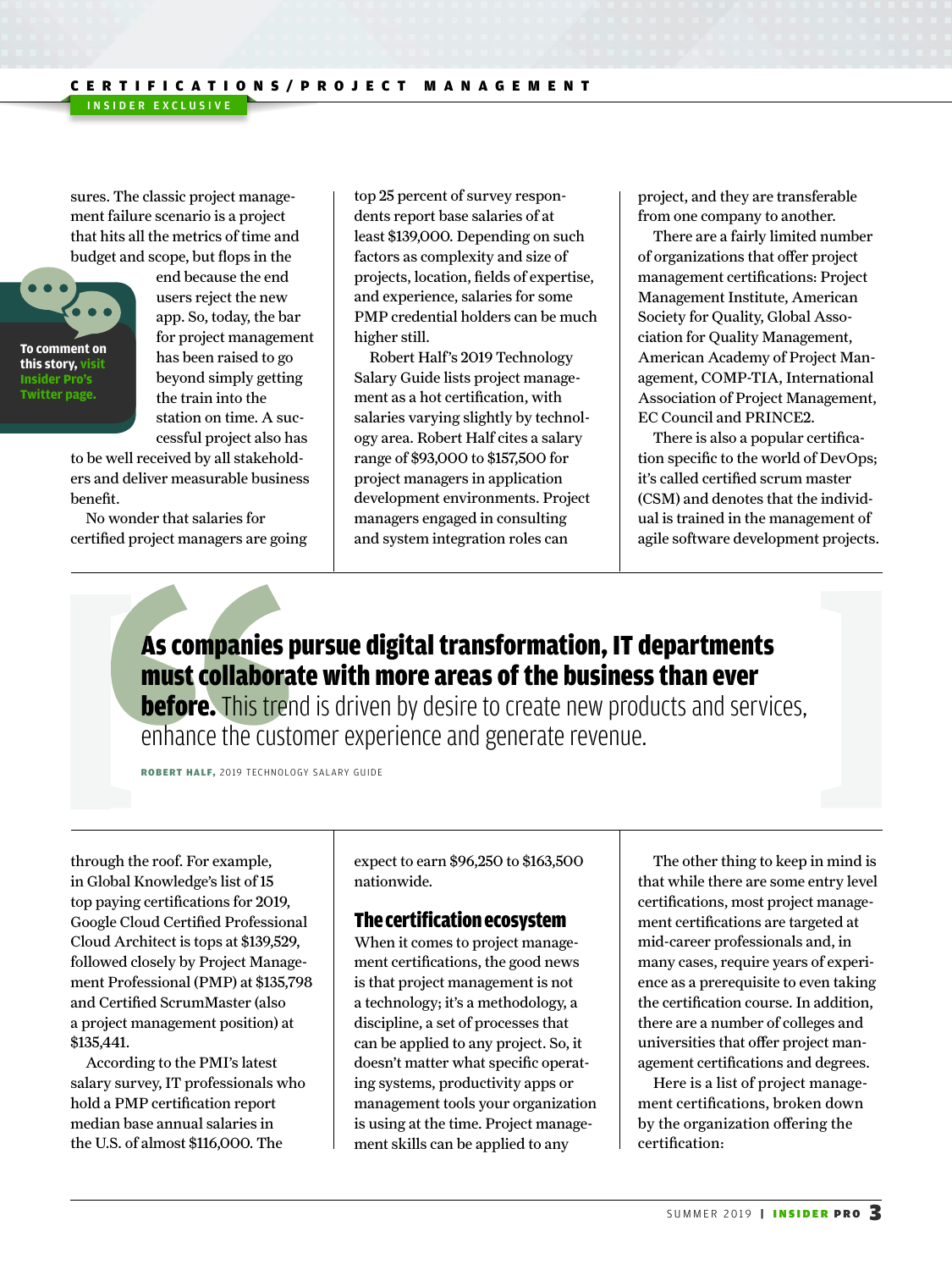#### CERTIFICATIONS/PROJECT MANAGEMENT INSIDER EXCLUSIVE



# **ORGANIZATION**<br>L Project Management Institute (PMI)

The Project Management Institute (PMI) offers two highly popular certifications: the entry level Certified Associate in Project Management (CAPM) and the more advanced Project Management Professional (PMP). CAPM is considered a stepping stone to PMP, but it not a pre-requisite. Much depends on your experience level.

#### CERTIFICATION [Certified Associate in Project](http://www.pmi.org/Certification/Certified-Associate-in-Project-Management-CAPM.aspx)  [Management \(CAPM\)](http://www.pmi.org/Certification/Certified-Associate-in-Project-Management-CAPM.aspx)

Description: The Certified Associate in Project Management is the entrylevel precursor to the PMP certification. It's designed for IT professionals who don't have a college degree, have only rudimentary project management experience, or who want to achieve their PMP certification in two steps rather than one.

Requirements: High-school diploma, associate's degree or equivalent and at least 1,500 hours of project management experience or 23 hours of project management education. To recertify, CAPM holders must retake the exam once every five years.

Price: \$225 for PMI members; \$300 non-members

#### CERTIFICATION

## [Project Management Profes-](http://www.pmi.org/Certification/Project-Management-Professional-PMP.aspx)<br>[sional \(PMP\)](http://www.pmi.org/Certification/Project-Management-Professional-PMP.aspx)

Description: Project Management Professional (PMP) is the gold standard for project management certifications: Candidates must pass a rigorous test that covers everything you need to prove your knowledge and skill in managing projects:

Requirements: Four-year college degree plus three years of project management experience, 4,500 hours leading and directing projects, and 35 hours project management education; or a high-school diploma, five years of project management experience, 7,500 hours leading and directing projects, and 35 hours of project management education.

Price: Computer based exams are \$405 for PMI members; \$555 for nonmembers. Paper-based exams are \$250 for PMI members; \$400 for non-members.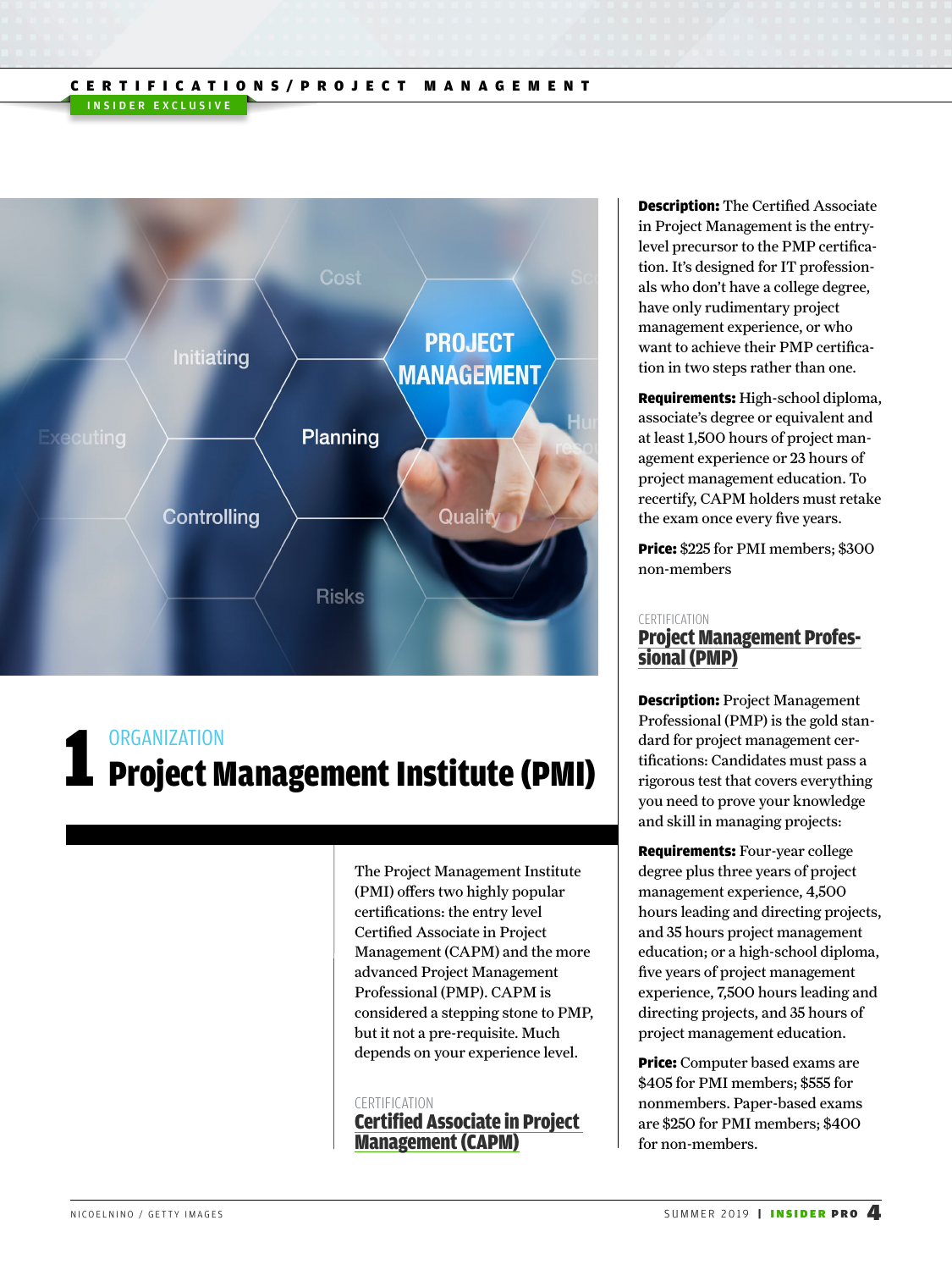## **ORGANIZATION 2** ORGANIZATION<br>**2 Scrum Alliance**

INSIDER EXCLUSIVE

Description: The nonprofit Scrum Alliance, as part of its mission to encourage adoption of Scrum and Agile application development practices, offers a dizzying array of certifications including Certified Scrum Master, Advanced Certified Scrum Master, Certified Scrum Professional – Scrum Master, Certified Scrum Product Owner, Advanced Certified Scrum Product Owner, Certified Scrum Professional – Product Owner, two more certs on a developer track and three elevated credentials such as Certified Scrum Trainer. By all accounts, Certified ScrumMaster is the place to start.

#### CERTIFICATION [Certified ScrumMaster](https://www.scrumalliance.org/certifications/practitioners/certified-scrummaster-csm)

Requirements: General familiarity with Scrum. Completion of a two-day CSM training course.

Cost: Price varies by training provider; candidates can expect to pay \$920 to \$1,295.



#### Data Science Council of America (DASCA): Data Scientist Certifications

Description: CompTIA offers an entry-level certification that is roughly on par with PMI's CAPM credential, though the requirements are less stringent. CompTIA describes the certification this way: "CompTIA Project+ is ideal for professionals who need to manage smaller, less complex projects as part of their other job duties, but still have foundational project management skills. Project+ is more versatile than other certifications because it covers essential project management concepts beyond the scope of just one methodology or framework."

#### CERTIFICATION [CompTIA Project+](https://certification.comptia.org/certifications/project)

Requirements: One year of experience managing, directing or participating in small-to medium-sized projects is recommended.

Price: \$285

**ORGANIZATION** Projects in **Controlled** Environments (PRINCE2) 4

Description: PRINCE2 is a certification originally created by the British government and is now administered by AXELOS, a joint venture spinoff that was created to spread the word. While PMI's certifications are considered the gold standard in the U.S., PRINCE2 is popular in the UK and Europe. There are two primary certifications, PRINCE2 Foundation and PRINCE2 Practitioner. The Foundation certification is an entry-level credential that tests basic project management terminology and methodology, while the Practitioner certification tests advanced project managers who have already achieved PRINCE2 Foundation. In addition, two new certifications related to Agile development have just been released: PRINCE2 Agile Foundation confirms the

holder has sufficient knowledge and understanding of the PRINCE2 method and agile way of working and how Agile can be combined to PRINCE2. And PRINCE2 Agile Practitioner confirms the holder is able to



apply the project management principles of PRINCE2 while combining Agile concepts such as Scrum and Kanba.

#### CERTIFICATION

#### [PRINCE2 Foundation](https://www.axelos.com/certifications/prince2/prince2-foundation-certification)

Requirements: PRINCE2 Foundation requires a PRINCE2 Foundation course and confirms the holder has sufficient knowledge and understanding of the PRINCE2 method to be able to work in a project management team working with this method.

Price: \$200

#### CERTIFICATION [PRINCE2 Practitioner](https://www.axelos.com/certifications/prince2/prince2-practitioner-certification)

Requirements: PRINCE2 Practitioner requires one of the following: PRINCE2 Foundation; Project Management Professional (PMP); Certified Associate in Project Management (CAPM); or an IPMA certification.

Price: \$340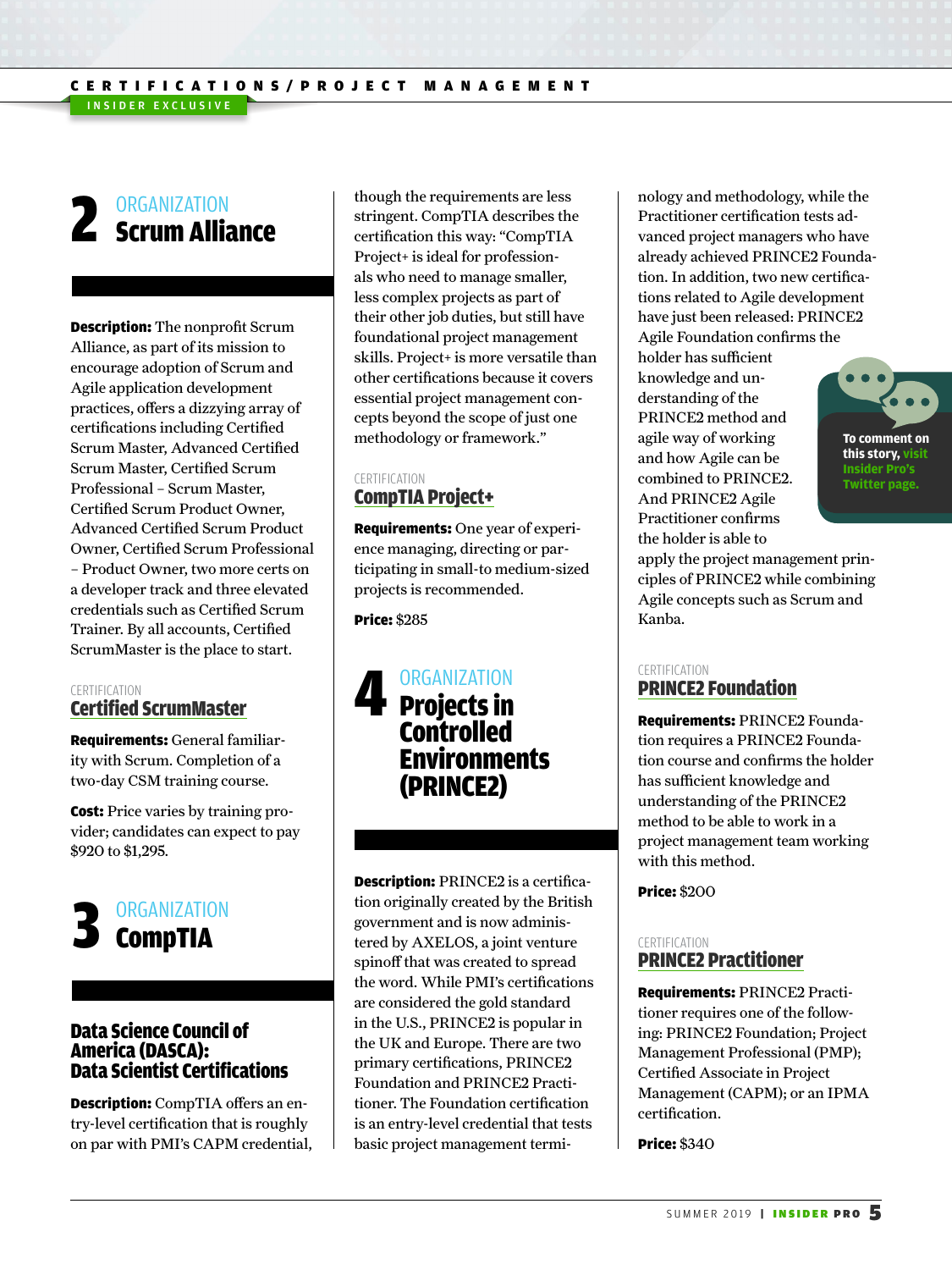## **ORGANIZATION 5** ORGANIZATION<br> **1** International Council of Elec- tronic Commerce **Consultants** (EC-Council)

Description: The EC-Council is primarily focused on cybersecurity, but it does offer two certifications related to project management – Certified Project Management Practitioner (CPMP) and Project Management in IT Security (PMITS). The Certified Project Management Practitioner course is for project managers who want to benchmark their skills through hands-on experience across various management techniques



and tools necessary to successfully manage complex projects efficiently. PMITS explores the complexities of managing an IT security project. The certification helps candidates reinforce their

existing project management skills while tailoring them to the unique requirements of implementing and managing IT security within their organizations.

#### **CERTIFICATION**

#### [Certified Project Management](https://www.eccouncil.org/i-business/certified-project-management-practitioner.html)  [Practitioner](https://www.eccouncil.org/i-business/certified-project-management-practitioner.html) (CPMP)

Requirements: No prerequisites, but it is recommended that candidates attend a three-day preparation course.

Price: \$199 for exam voucher

#### **CERTIFICATION** [Project Management in IT](http://www.eccouncil.org/Certification/e-business-certifications/project-management-in-it-security)  [Security](http://www.eccouncil.org/Certification/e-business-certifications/project-management-in-it-security) (PMITS)

Requirements: At least two years of experience in information security and an educational background that shows a focus on security (bachelor's degree or higher preferred). Candidates may also opt to attend an EC-council training program before attempting an exam.

#### Price: \$250

### ORGANIZATION **6** Global Association for Quality Management (GAQM)

The Global Association for Quality Management (GAQM) is a global, not-for-profit certification body that offers credentials across a variety of IT specialties, including three certifications in project management. The GAQM's project management certifications are focused on a broad knowledge base and emphasize effective resource allocation, clear direction, adaptability to change, effective communication and assurance of quality deliverables at minimal risk.

#### CERTIFICATION [Associate in Project](http://www.gaqm.org/associate-in-project-management)  [Management](http://www.gaqm.org/associate-in-project-management) (APM)

Description: The Associate in Project Management (APM) certification is designed for the entry-level project manager or for those who want to start a career in the field. Requirements: GAQM body of knowledge study and e-course; no formal education or experience requirements.

Price: \$300

#### CERTIFICATION

## [Professional in Project Man-](http://www.gaqm.org/professional-in-project-management) [agement](http://www.gaqm.org/professional-in-project-management) (PPM)

Description: The [Professional in](http://www.gaqm.org/professional-in-project-management)  [Project Management](http://www.gaqm.org/professional-in-project-management) (PPM) is the mid-tier project management credential from the GAQM. The PPM is targeted towards intermediate to experienced project managers who are involved in risk and crisis management, and who are involved in the day-to-day management of projects.

Requirements: GAQM body of knowledge study and e-course; no formal education or experience requirements, but candidates should have at least some project management experience in order to pass the exam.

Price: \$300

#### **CERTIFICATION** [Certified Project Director](http://www.gaqm.org/certified-project-director-cpd)

Description: The GAQM's Certified Project Director certification is the credentialing body's highest-level project management certification. This designation is for experienced project managers who are involved in directing multiple, complex projects and programs. The program focuses on managing, budgeting and determining scope for multiple projects, multiple project teams, and assessing and mitigating interde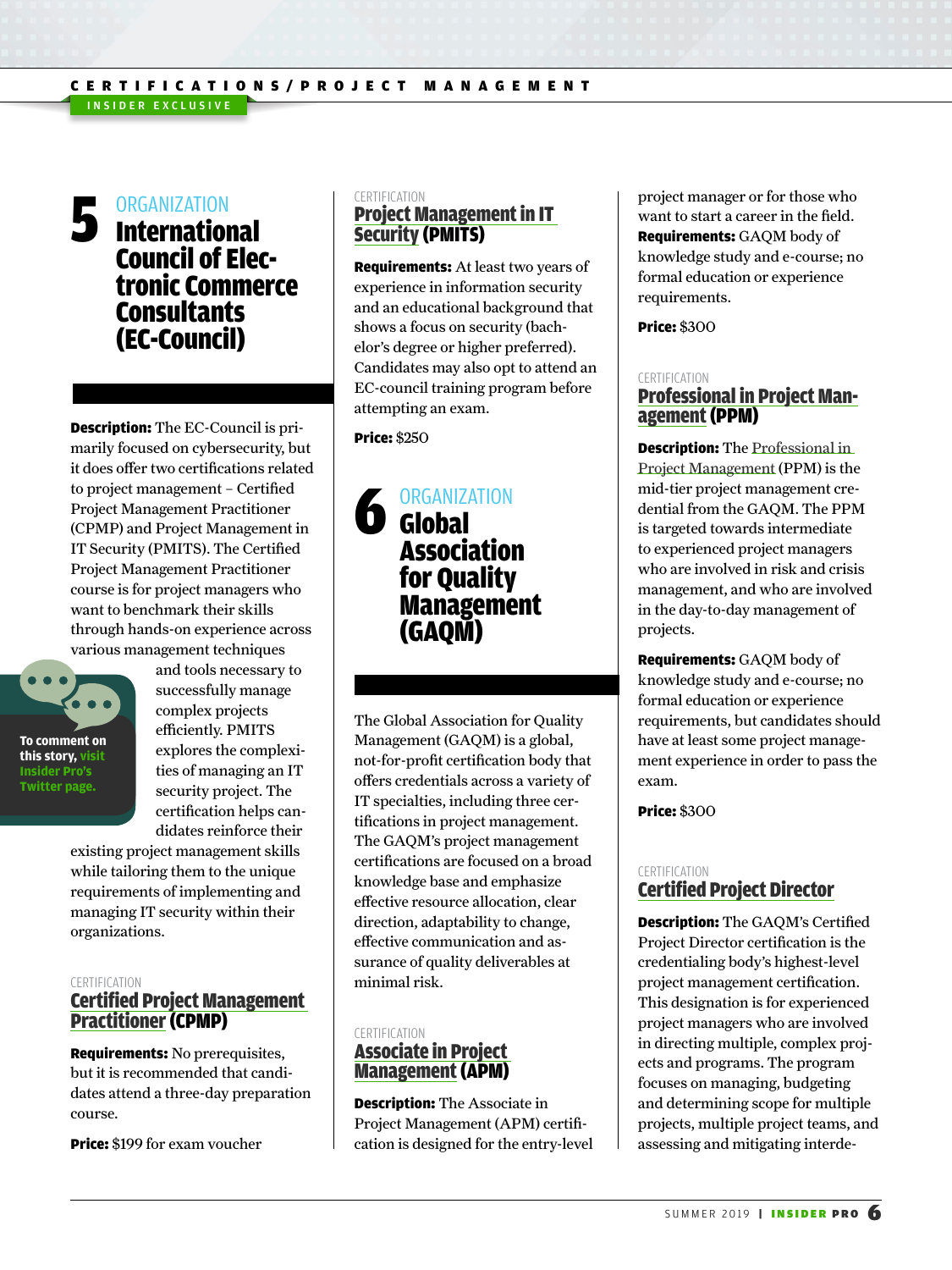pendent risks to deliver projects successfully. The CPD program is only for those who have significant project management experience.

INSIDER EXCLUSIVE

Requirements: GAQM body of knowledge study and e-course; candidates must be familiar with principles and methodologies of project management and pass the PPM or equivalent exam.

Price: \$300

### ORGANIZATION **7 ORGANIZATION<br>American Academy** of Project Management (AAPM)

Description: The American Academy of Project Management (AAPM) has modeled the Master Project Manager (MPM) certification after the professional licensure model that many professions like pilots, engineers, doctors and lawyers follow. The AAPM focuses on professional project managers, but also includes professionals with business and technical management responsibilities.

#### **CERTIFICATION** [Master Project Manager](http://projectmanagementcertification.org/masterprojectmanager.html) (MPM)

Requirements: Three years of project management experience and training. Waivers are available for professionals holding a master's degree, with other qualified training and experience, the military or project management instructors.

**Price:** \$300 for application, review, processing, review, initiation and certification.

### **ORGANIZATION** 8 ORGANIZATION<br> **8 International** Association of Project Managers (IAPM)

Description: The International Association of Project Managers (IAPM) is a global professional association and certification body focused on the project management profession. The IAPM's purpose is to promote research, development and practical applications of project management, develop standards and guidelines for both beginner and advanced project management training, and review and approve project management competencies within the profession. There are four levels of certification within the IAPM, split into two disciplines, traditional project management and Agile project management. The certifications are: Certified Junior Project Manager and Certified Junior Agile Project Manager; Certified Project Manager and Certified Agile Project Manager; Certified Senior Project Manager and Certified Senior Agile Project Manager; and Certified International Project Manager. A good place for a mid-career IT professional to start would be Certified Project Manager.

#### **CERTIFICATION** [Certified Project Manager](https://www.iapm.net/en/certification/levels-of-certification/certified-project-manager-iapm/)

Description: The Certified Project

Manager certification is for candidates with a foundational knowledge of project management, including the basics of planning, organization and implementation of various projects. The exam covers both the hard and soft aspects of project management.

Requirements: There are no prerequisites, but IAPM offers workshops through global training partners and there is recommended literature for self-study. Once a candidate has completed the workshop or feels adequately prepared, they can take a self-test to benchmark their knowledge.

**Price:** The certification and examination fee depends on a candidate's nationality; pricing is gauged based on country-of-origin's GDP to ensure that any candidate can afford the training and testing. In the U.S., the certification and exam cost is \$650, with a 20 percent discount for students, job seekers and active aid organization personnel.

## **ORGANIZATION 9** ORGANIZATION Society for Quality (ASQ)

Description: The globally recognized American Society for Quality (ASQ) offers 18 credentials in total, three in project management. ASQ uses the karate metaphor, so the certifications are: Certified Six Sigma Black Belt (CSSBB) (expert level), the Six Sigma Green Belt (CSSGB) (professional level) and